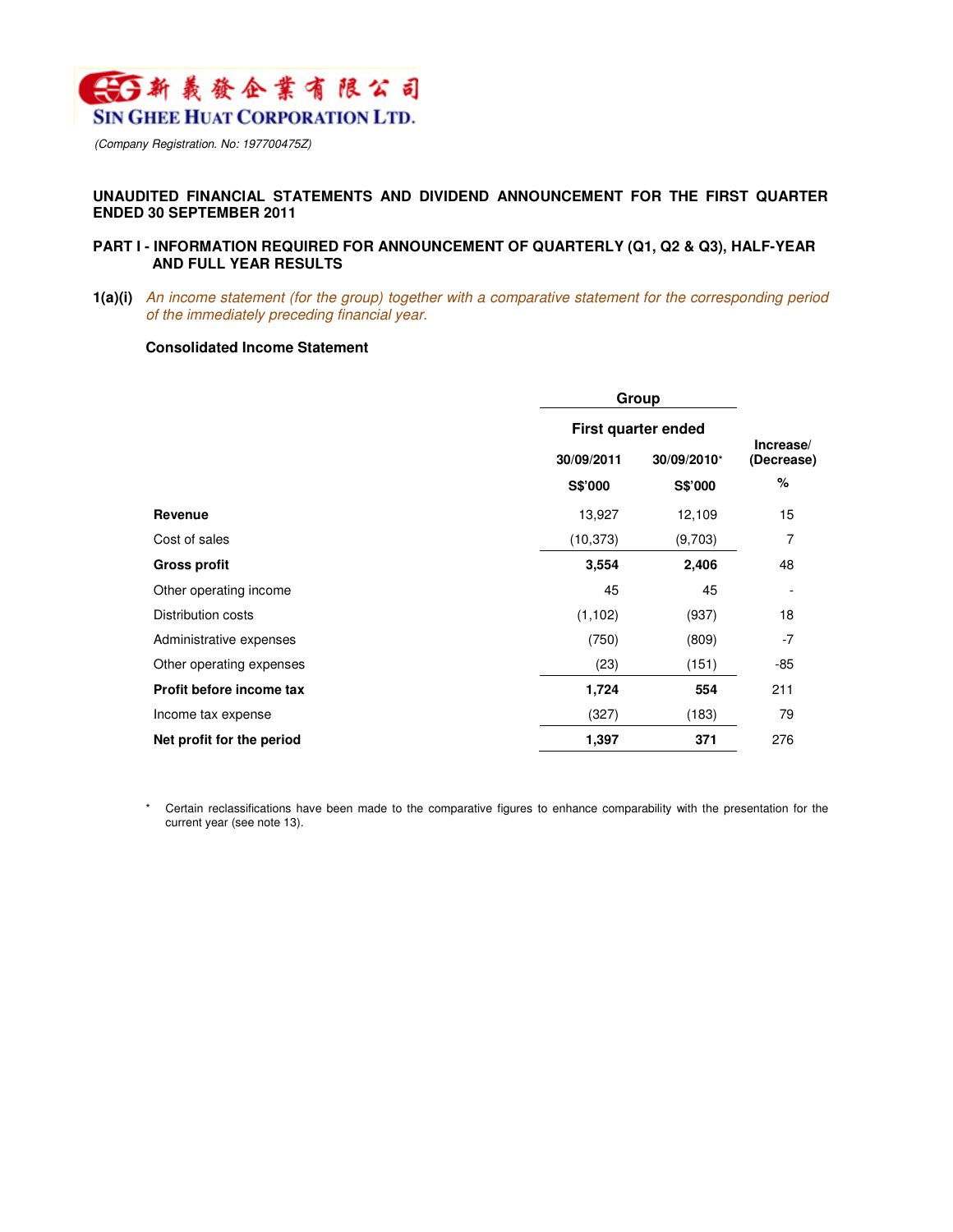# **Consolidated statement of comprehensive income**

|                                                                     | Group                        |                              |                    |
|---------------------------------------------------------------------|------------------------------|------------------------------|--------------------|
|                                                                     | FY2011                       | FY2010                       |                    |
|                                                                     | First quarter ended          |                              | Increase/          |
|                                                                     | 30/09/2011<br><b>S\$'000</b> | 30/09/2010<br><b>S\$'000</b> | (Decrease)<br>$\%$ |
| Net profit for the period                                           | 1,397                        | 371                          | 276                |
| Other comprehensive income:                                         |                              |                              |                    |
| Foreign currency translation differences arising from consolidation | 73                           | (17)                         | N/M                |
| Total comprehensive income for the period                           | 1,470                        | 354                          | 315                |
| Attributable to:                                                    |                              |                              |                    |
| Equity holders of the Company                                       | 1,397                        | 371                          | 276                |
| Total comprehensive income for the period                           | 1,470                        | 354                          | 315                |

**1(a)(ii)** Net profit for the period has been arrived at after crediting/(charging) the following:

|                                                       | Group               |            |
|-------------------------------------------------------|---------------------|------------|
|                                                       | First quarter ended |            |
|                                                       | 30/09/2011          | 30/09/2010 |
|                                                       | <b>S\$'000</b>      | S\$'000    |
| Depreciation of property, plant and equipment         | (202)               | (144)      |
| Foreign exchange gain/(loss), net                     | 4                   | (56)       |
| Interest income on bank and short-term bank deposits  | 39                  | 35         |
| Allowance for doubtful debts - trade, net             | (22)                | (95)       |
| Reversal/(Allowance) for inventory write-down         | 51                  | (138)      |
| Reversal/(Allowance) for damaged/obsolete inventories | 15                  | (13)       |

N/M: Not meaningful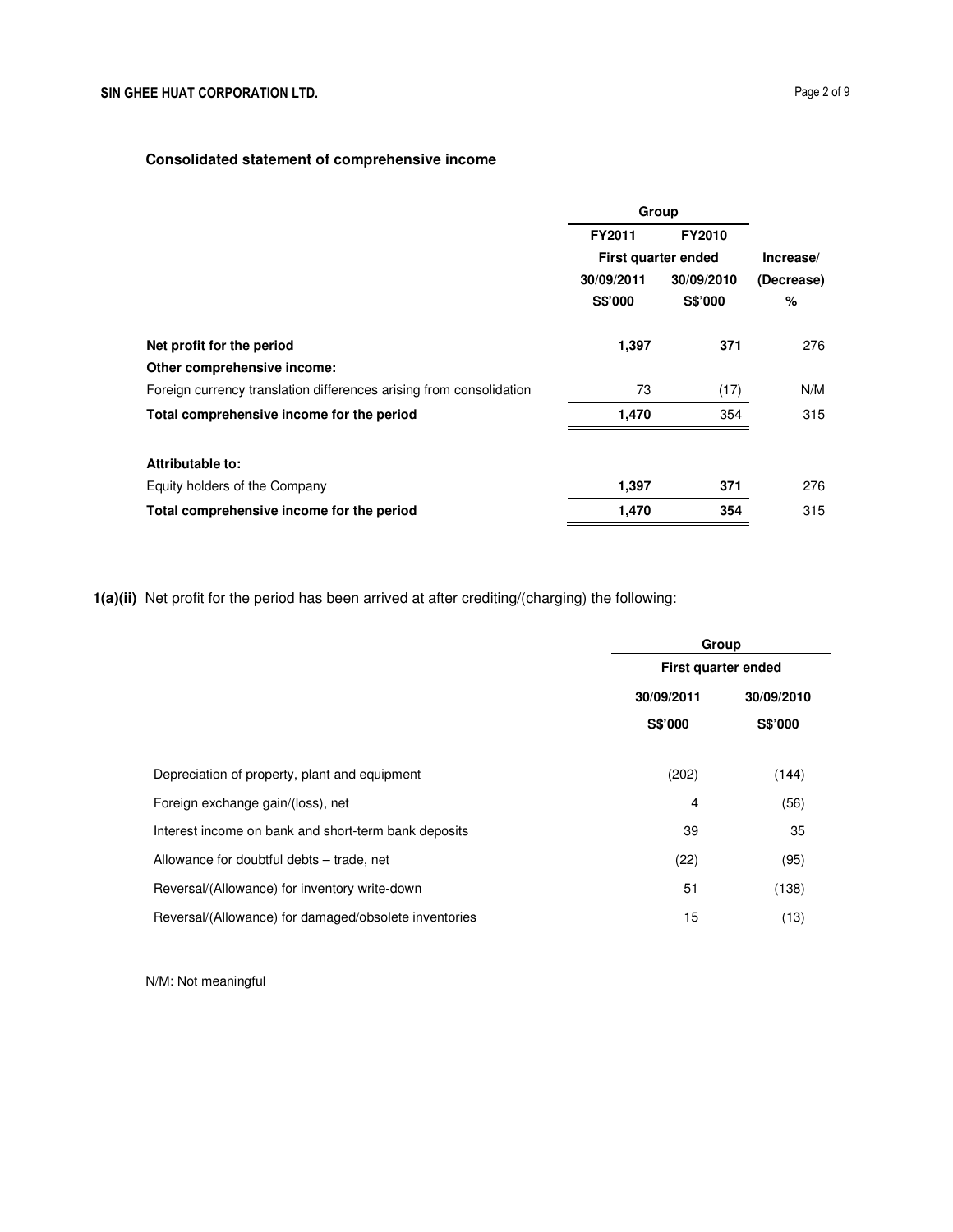**b)(i)** A balance sheet (for the issuer and group), together with a comparative statement as at the end of the immediately preceding financial year.

# **Statement of Financial Position**

|                                      | Group      |            | Company    |            |
|--------------------------------------|------------|------------|------------|------------|
|                                      | 30/09/2011 | 30/06/2011 | 30/09/2011 | 30/06/2011 |
|                                      | S\$'000    | S\$'000    | S\$'000    | S\$'000    |
| <b>Non-current assets</b>            |            |            |            |            |
| Property, plant and equipment        | 8,814      | 8,770      | 8,516      | 8,568      |
| Investment in subsidiaries           |            |            | 5,000      | 5,000      |
| Deferred tax assets                  | 166        | 164        | 166        | 164        |
|                                      | 8,980      | 8,934      | 13,682     | 13,732     |
| <b>Current assets</b>                |            |            |            |            |
| Inventories                          | 34,967     | 30,880     | 32,584     | 29,887     |
| Trade and other receivables          | 14,882     | 15,618     | 14,636     | 15,217     |
| Cash and cash equivalents            | 34,889     | 36,356     | 32,970     | 32,923     |
|                                      | 84,738     | 82,854     | 80,190     | 78,027     |
| <b>Total assets</b>                  | 93,718     | 91,788     | 93,872     | 91,759     |
| <b>Equity attributable to equity</b> |            |            |            |            |
| holders of the Company               |            |            |            |            |
| Share capital                        | 45,750     | 45,750     | 45,750     | 45,750     |
| <b>Revaluation reserve</b>           | 1,860      | 1,860      | 1,860      | 1,860      |
| Currency translation reserve         | 23         | (50)       |            |            |
| Retained earnings                    | 40,938     | 39,541     | 41,247     | 39,788     |
| Total equity                         | 88,571     | 87,101     | 88,857     | 87,398     |
| <b>Current liabilities</b>           |            |            |            |            |
| Trade and other payables             | 3,833      | 3,747      | 3,708      | 3,421      |
| Current tax liability                | 1,314      | 940        | 1,307      | 940        |
|                                      | 5,147      | 4,687      | 5,015      | 4,361      |
| <b>Total liabilities</b>             | 5,147      | 4,687      | 5,015      | 4,361      |
| <b>Total equity and liabilities</b>  | 93,718     | 91,788     | 93,872     | 91,759     |

# **1(b)(ii)** Aggregate amount of group's borrowings and debt securities

The Group and the Company did not have any borrowings as at 30 September 2011 and 30 June 2011.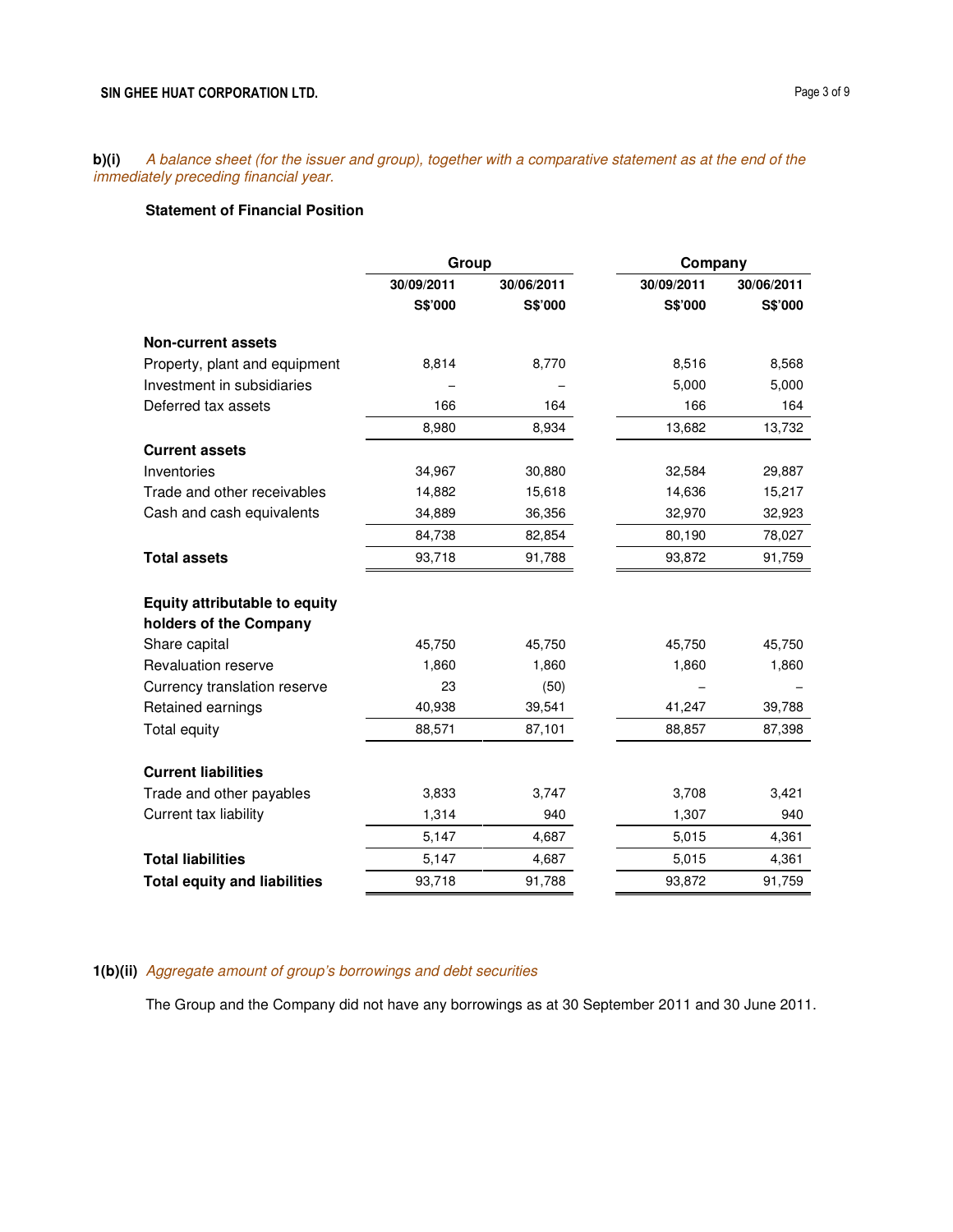**1(c)** A cash flow statement (for the group), together with a comparative statement for the corresponding period of the immediately preceding financial year.

## **Consolidated Statement of Cash Flows**

|                                                         | Group                 |                       |
|---------------------------------------------------------|-----------------------|-----------------------|
|                                                         | First quarter ended   |                       |
|                                                         | 30/09/2011<br>S\$'000 | 30/09/2010<br>S\$'000 |
| Cash flows from operating activities                    |                       |                       |
| Profit before income tax                                | 1,724                 | 554                   |
| Adjustments for:                                        |                       |                       |
| Depreciation of property, plant and equipment           | 202                   | 144                   |
| Interest income                                         | (39)                  | (35)                  |
| Operating cash flows before working capital changes     | 1,887                 | 663                   |
| Change in operating assets and liabilities:             |                       |                       |
| Trade and other receivables                             | 736                   | 1,297                 |
| Trade and other payables                                | 86                    | (9)                   |
| Inventories                                             | (4,087)               | (1, 577)              |
| Cash used in / generated from operations                | (1, 378)              | 374                   |
| Interest received                                       | 39                    | 35                    |
| Income tax refund                                       | 45                    |                       |
| Net cash used in / generated from operating activities  | (1, 294)              | 409                   |
| Cash flows from investing activities                    |                       |                       |
| Proceeds from disposal of property, plant and equipment | 1                     |                       |
| Purchase of property, plant and equipment               | (247)                 | (493)                 |
| Net cash used in investing activities                   | (246)                 | (493)                 |
| Net decrease in cash and cash equivalents               | (1, 540)              | (84)                  |
| Cash and cash equivalents at beginning of the period    | 36,356                | 39,805                |
| Effect of exchange rate fluctuations                    | 73                    | (17)                  |
| Cash and cash equivalents at end of financial period    | 34,889                | 39,704                |
| Cash and cash equivalents comprise:                     |                       |                       |
| Cash and bank balances                                  | 24,889                | 34,704                |
| Short-term bank deposits                                | 10,000                | 5,000                 |
|                                                         | 34,889                | 39,704                |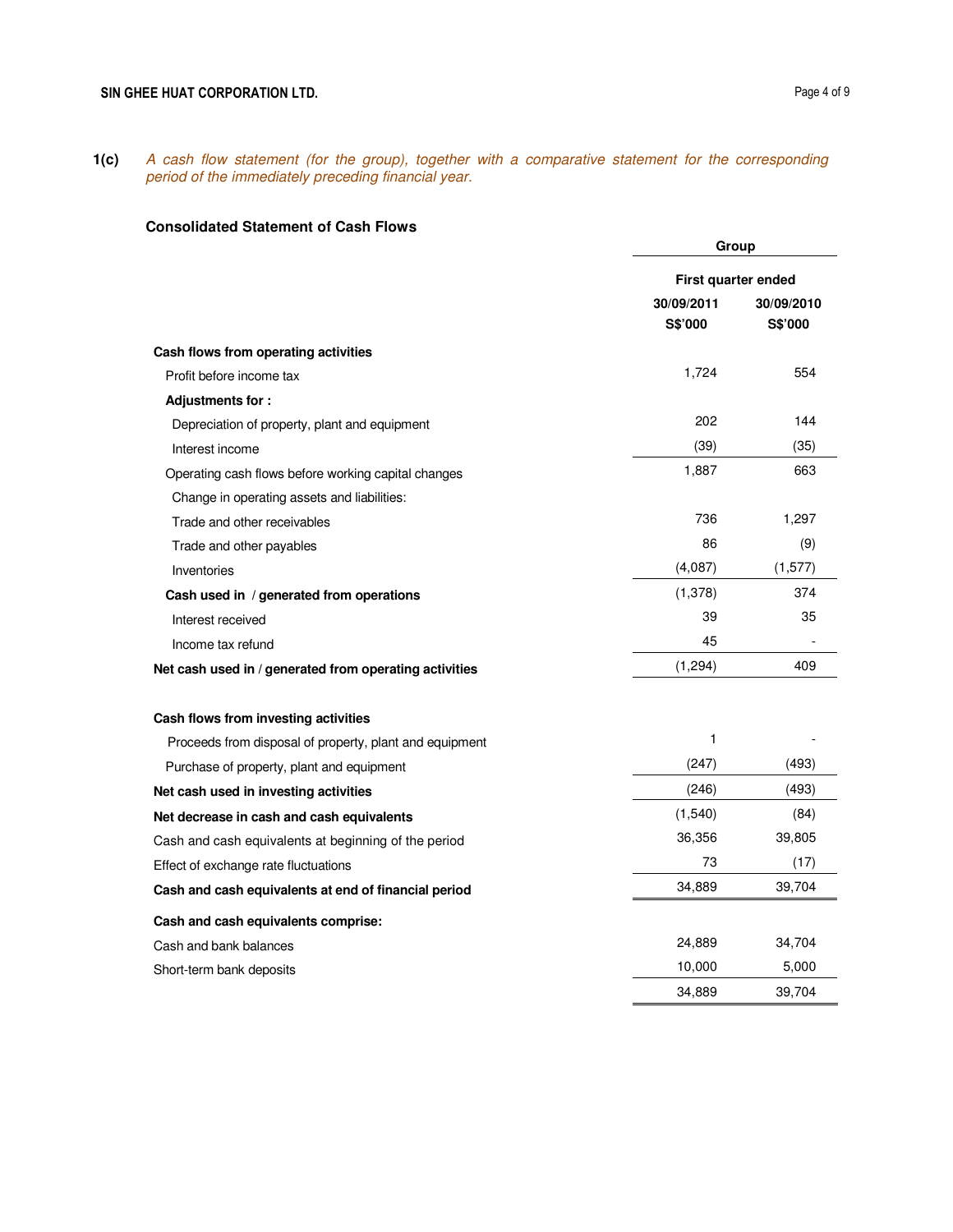**1(d)(i)** A statement (for the issuer and group) showing either (i) all changes in equity, or (ii) changes in equity other than those arising from capitalisation issues and distributions to shareholders, together with a comparative statement for the corresponding period of the immediately preceding financial year.

# **Consolidated Statement of Changes in Equity for the Group**

|                                                                       | <b>Share</b><br>capital<br><b>S\$'000</b> | <b>Revaluation</b><br>reserve<br><b>S\$'000</b> | <b>Translation</b><br>reserve<br>S\$'000 | <b>Retained</b><br>earnings<br><b>S\$'000</b> | <b>Total</b><br><b>S\$'000</b> |
|-----------------------------------------------------------------------|-------------------------------------------|-------------------------------------------------|------------------------------------------|-----------------------------------------------|--------------------------------|
| Balance as at 1 July 2011                                             | 45,750                                    | 1,860                                           | (50)                                     | 39.541                                        | 87,101                         |
| Total comprehensive income for the quarter<br>ended 30 September 2011 |                                           |                                                 | 73                                       | 1,397                                         | 1,470                          |
| Balance as at 30 September 2011                                       | 45,750                                    | 1,860                                           | 23                                       | 40,938                                        | 88,571                         |
|                                                                       | 45.750                                    | 1.860                                           | ۰                                        | 38.655                                        | 86,265                         |
| Balance as at 1 July 2010                                             |                                           |                                                 |                                          |                                               |                                |
| Total comprehensive income for the quarter<br>ended 30 September 2010 |                                           |                                                 | (17)                                     | 371                                           | 354                            |
| Balance as at 30 September 2010                                       | 45.750                                    | 1.860                                           | (17)                                     | 39,026                                        | 86,619                         |

## **Statement of Changes in Equity for the Company**

|                                                                       | <b>Share</b><br>capital | <b>Revaluation</b><br>reserve | <b>Retained</b><br>earnings | <b>Total</b>   |
|-----------------------------------------------------------------------|-------------------------|-------------------------------|-----------------------------|----------------|
|                                                                       | <b>S\$'000</b>          | <b>S\$'000</b>                | <b>S\$'000</b>              | <b>S\$'000</b> |
| Balance as at 1 July 2011                                             | 45,750                  | 1.860                         | 39,788                      | 87,398         |
| Total comprehensive income for the quarter ended<br>30 September 2011 |                         |                               | 1,459                       | 1,459          |
| Balance as at 30 September 2011                                       | 45,750                  | 1,860                         | 41,247                      | 88,857         |
| Balance as at 1 July 2010                                             | 45,750                  | 1,860                         | 38,659                      | 86,269         |
| Total comprehensive income for the quarter ended<br>30 September 2010 |                         |                               | 421                         | 421            |
| Balance as at 30 September 2010                                       | 45,750                  | 1,860                         | 39,080                      | 86,690         |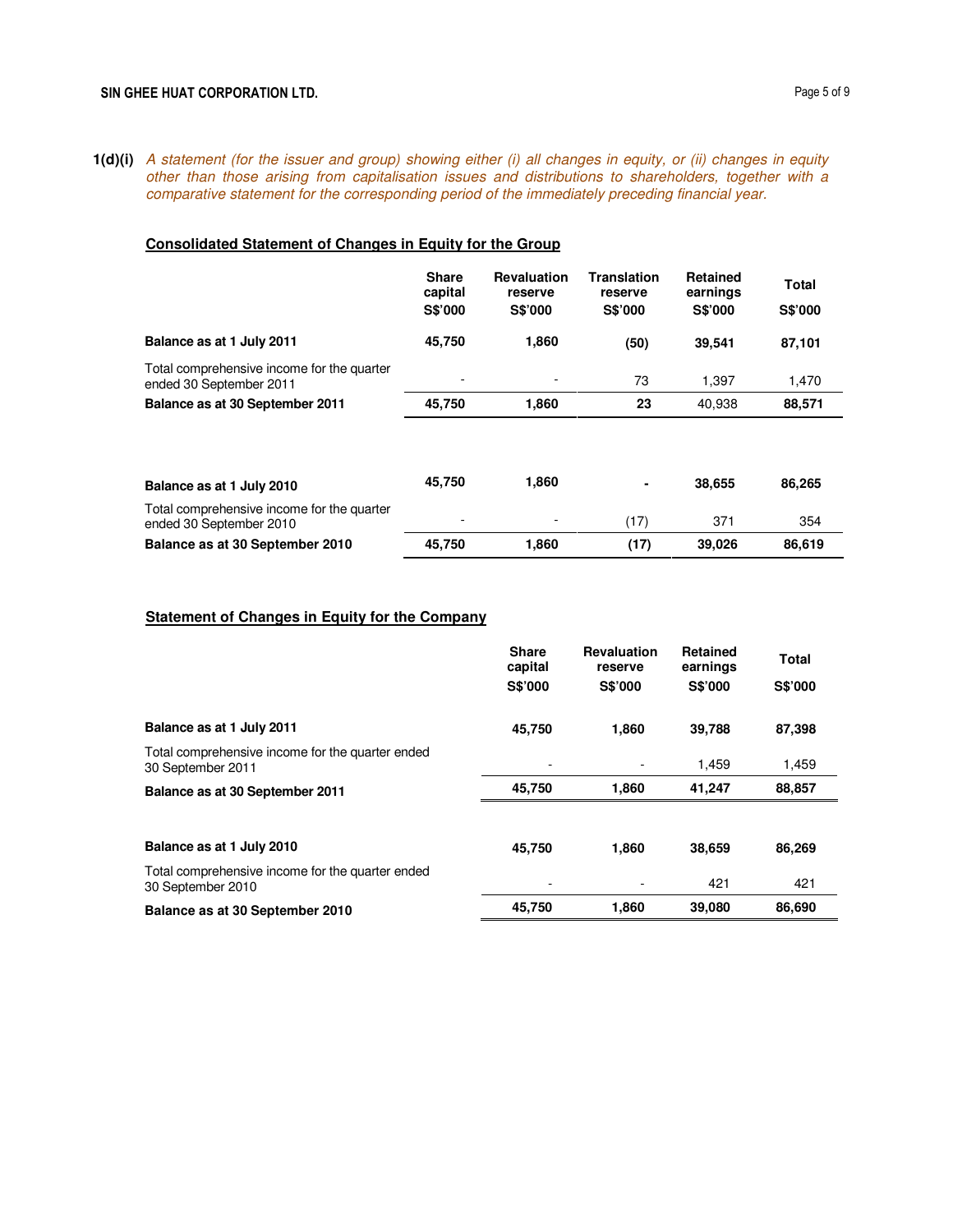### SIN GHEE HUAT CORPORATION LTD. **Page 6 of 9**

**1(d)(ii)** Details of any changes in the company's share capital arising from rights issue, bonus issue, share buybacks, exercise of share options or warrants, conversion of other issues of equity securities, issue of shares for cash or as consideration for acquisition or for any other purpose since the end of the previous period reported on. State also the number of shares that may be issued on conversion of all the outstanding convertibles, as well as the number of shares held as treasury shares, if any, against the total number of issued shares excluding treasury shares of the issuer, as at the end of the current financial period reported on and as at the end of the corresponding period of the immediately preceding financial year.

There was no change in the share capital of the Company during the period reported on. There were no outstanding convertibles as at 30 September 2011 and 30 September 2010.

**1(d)(iii)** To show the total number of issued shares excluding treasury shares as at the end of the current financial period and as at the end of the immediately preceding year:

|                           | As at 30/09/2011 | As at 30/06/2011 |
|---------------------------|------------------|------------------|
| Number of shares in issue | 222,000,000      | 222.000.000      |

**1(d)(iv)** A Statement showing all sales, transfers, disposal, cancellation and/or use of treasury shares as at the end of the current financial period report on:

Not applicable.

**2.** Whether the figures have been audited or reviewed and in accordance with which auditing standard or practice.

The figures have not been audited or reviewed by the auditors.

**3.** Where the figures have been audited or reviewed, the auditors' report (including any qualifications or emphasis of a matter).

Not applicable.

**4.** Whether the same accounting policies and methods of computation as in the issuer's most recently audited annual financial statements have been applied.

The Group has applied the same accounting policies and methods of computation in the preparation of the financial statements for the current financial period as those of the audited financial statements for the financial year ended 30 June 2011.

**5.** If there are any changes in the accounting policies and methods of computation, including any required by an accounting standard, what has changed, as well as the reasons for, and the effect of, the change.

Not applicable.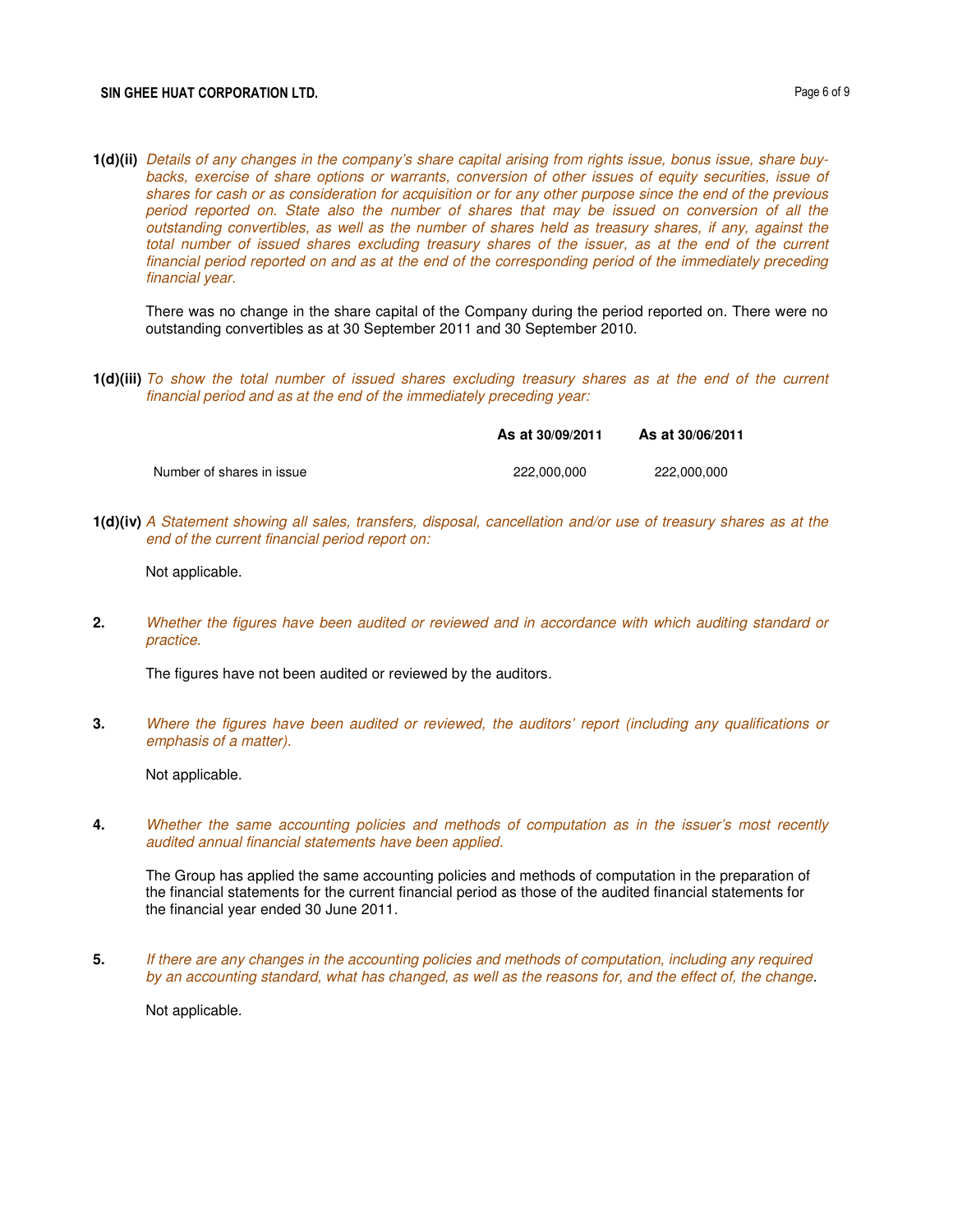**6.** Earnings per ordinary share of the group for the current financial period reported on and the corresponding period of the immediately preceding financial year, after deducting any provision for preference dividends:

#### **Earnings per Share**

|                                                         | Group               |             |
|---------------------------------------------------------|---------------------|-------------|
|                                                         | First quarter ended |             |
|                                                         | 30/09/2011          | 30/09/2010  |
| Earnings per share (cents)                              |                     |             |
| (a) based on weighted average number of shares in issue | 0.63                | 0.17        |
| (b) on a fully diluted basis                            | 0.63                | 0.17        |
| Weighted average number of shares in issue              | 222,000,000         | 222,000,000 |

- **7**. Net asset value (for the issuer and group) per ordinary share based on the total number of issued shares excluding treasury shares of the issuer at the end of the:
	- (a) current financial period reported on; and
	- (b) immediately preceding financial year.

### **Net Asset Value per Share**

|                                                                       | Group       |             |             | Company     |
|-----------------------------------------------------------------------|-------------|-------------|-------------|-------------|
|                                                                       | 30/09/2011  | 30/06/2011  | 30/09/2011  | 30/06/2011  |
| Net asset value per share<br>based on issued share capital<br>(cents) | 39.9        | 39.2        | 40.0        | 39.4        |
| Number of shares in issue                                             | 222,000,000 | 222,000,000 | 222,000,000 | 222,000,000 |

- **8.** A review of the performance of the group, to the extent necessary for a reasonable understanding of the group's business. It must include a discussion of the following:
	- (a) any significant factors that affected the turnover, costs and earnings of the group for the current financial period reported on, including (where applicable) seasonal or cyclical factors; and
	- (b) any material factors that affected the cash flow, working capital, assets and liabilities of the group during the current financial period reported on.

### **Consolidated Income Statement for the first quarter ended 30 September 2011**

Revenue for the first quarter ended 30 September 2011 ("1Q2012") rose 15% to \$13.9 million from \$12.1 million posted in the corresponding quarter of the preceding year ("1Q2011"). The higher revenue was mainly attributed to increases in sales volume and average selling price, which also contributed to improved gross margin as average cost price for the quarter was approximately the same as in 1Q2011.

Distribution costs were higher generally due to increased sales activities and manpower cost. Other operating expenses for 1Q2012 comprised mainly an allowance for doubtful debts of \$22,000. By comparison, other operating expenses for 1Q2011 comprised an allowance for doubtful debts of \$95,000 and foreign exchange loss of \$56,000.

Income tax expense was higher largely due to higher profit.

Net profit for the quarter improved to \$1.4 million compared with \$371,000 in 1Q2011.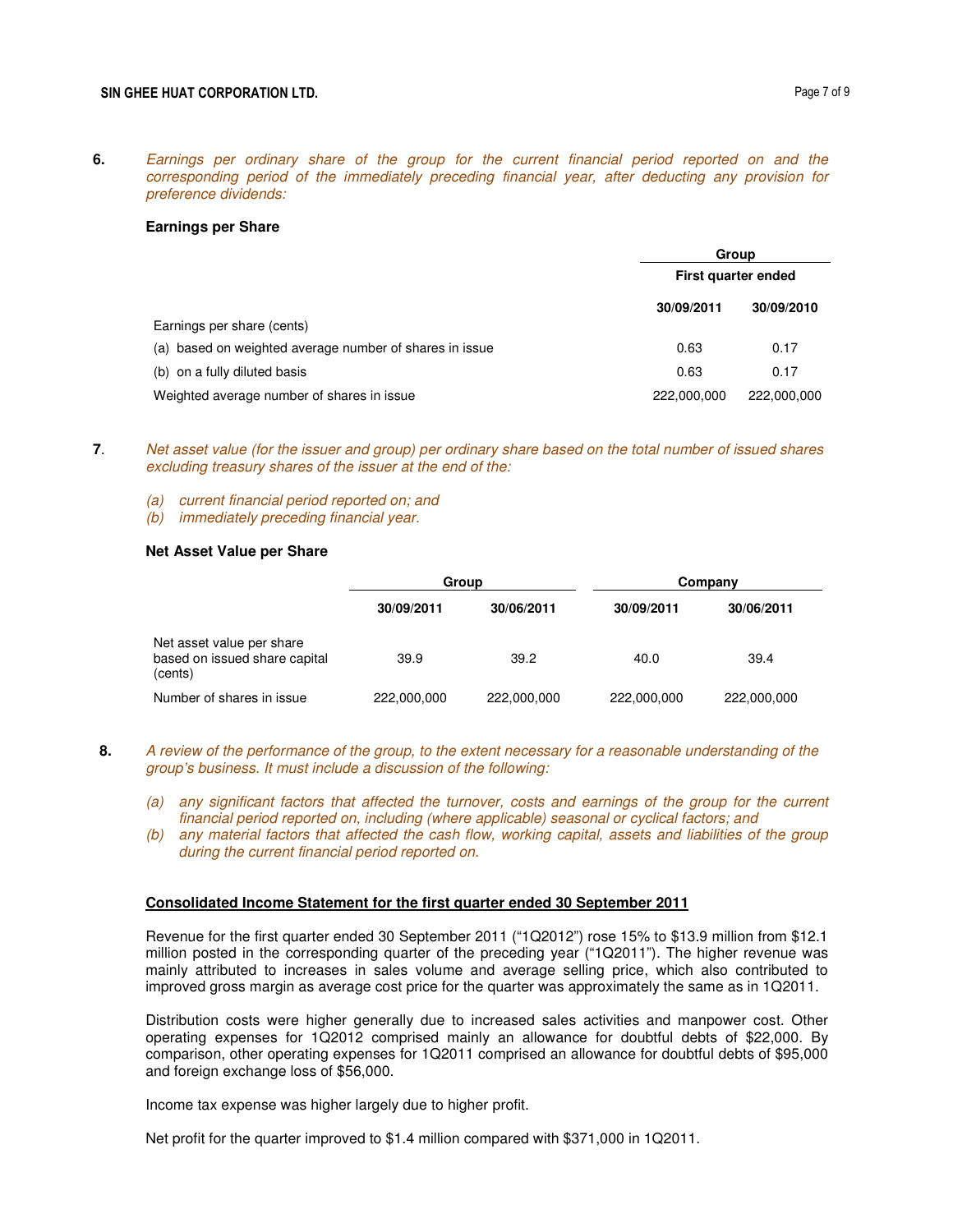#### **Statements of Financial Position and Cash Flows**

The Group made significant replenishment of inventories in 1Q2012 in anticipation of increased business activities. Inventories at the end of the first quarter totalled \$35.0 million compared with \$30.9 million at the end of  $1Q2011 -$  an increase of \$4.1 million.

Cash used in operations in 1Q2012 was a negative \$1.4 million compared with a positive \$374,000 million in 1Q2011. The disparity was mainly due to increased inventory replenishment. This also resulted in a negative \$1.3 million in net cash used in operating activities compared with a positive \$409,000 in net cash generated from operating activities in 1Q2011.

Cash and cash equivalents at the end of 1Q2012 was lower at \$34.9 million, down from \$39.7 million a year ago mainly due to payment of dividend of \$4.4 million in the second quarter of the preceding year.

**9.** Where a forecast, or a prospect statement, has been previously disclosed to shareholders, any variance between it and the actual results.

#### Not applicable.

**10.** A commentary at the date of the announcement of the significant trends and competitive conditions of the industry in which the group operates and any known factors or events that may affect the group in the next reporting period and the next 12 months.

The unresolved problems in the Eurozone and the gloom over the global economic prospects have resulted in falling business confidence. With little hope of economic growth in the short term, prices for a number of commodities, including nickel, have slid.

The Ministry of Trade and Industry has in a Press Release (dated 14 October 2011) stated the Singapore economy grew by 5.9% on a year-on-year basis in the third quarter of 2011, and for the year as a whole, GDP growth to be around 5.0%. For the rest of the year, growth could be weighed down by the softening global economic conditions.

The Monetary Authority of Singapores's Macroeconomic Review (dated 27 October 2011) had warned of a bleak outlook due to the near-term weakness of Singapore's key trading partners and worsening global economic and financial turbulence and that growth may slow to below its potential rate of 3% to 5% in 2012. (The foregoing periods referred to are on calendar year basis.)

End-users and traders are more cautious in their buying when expectations are not positive. However, underlying demand is still reasonable despite the fact that there is no permanent solution in sight to lift the global economic gloom.

Barring unforeseen circumstances, the directors expect the second quarter and FY2012 to remain profitable.

## **11.** Dividend

- (a) Current Financial Period Reported On
- Any dividend declared for the current financial period reported on? No
- (b) Corresponding Period of the Immediately Preceding Financial Year
- Any dividend declared for the corresponding period of the immediately preceding financial year? No
- (c) Date payable

Not applicable

(d) Books closure date

Not applicable